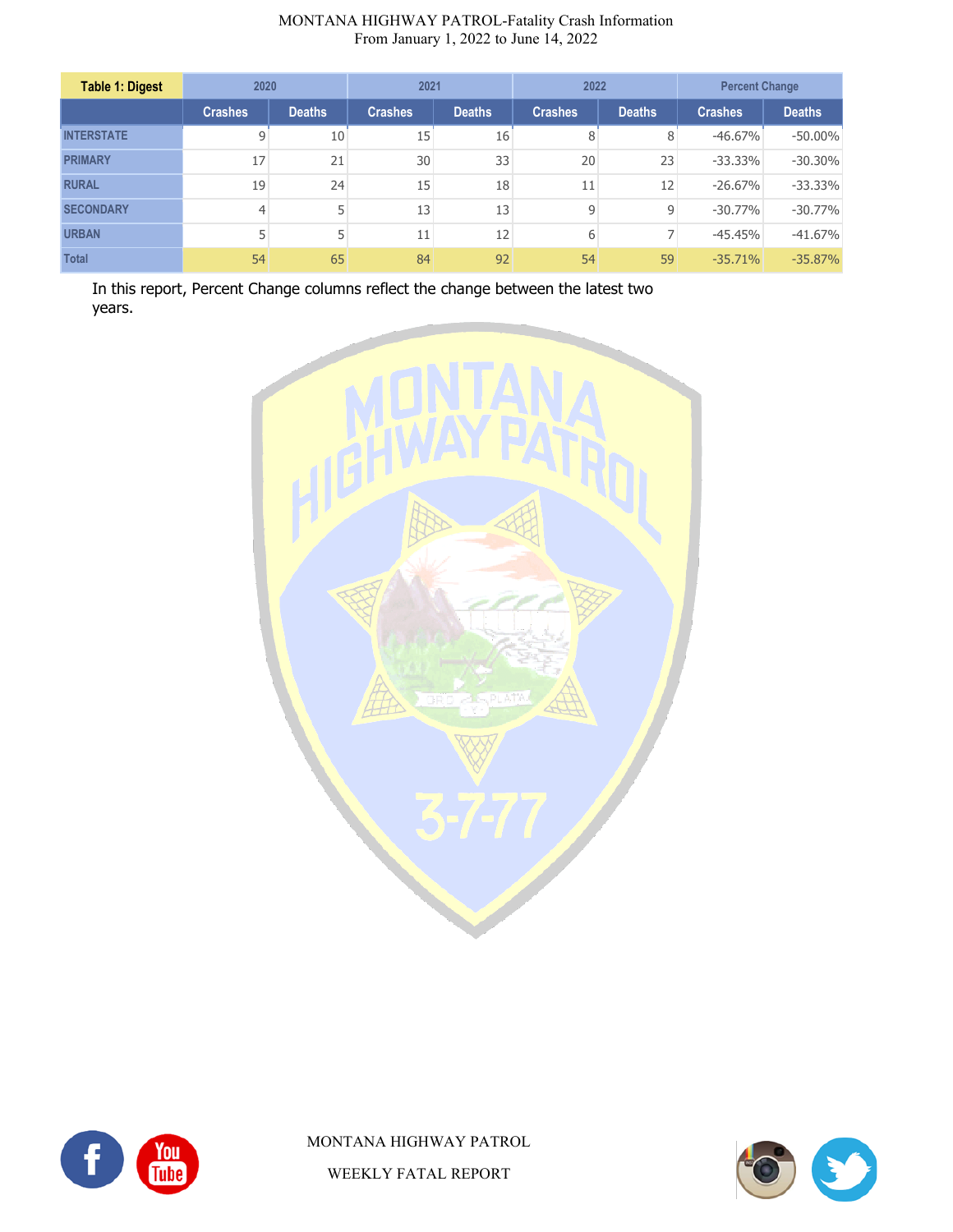| <b>CONFIRMED</b> as of Jun 1st<br>Jan 1 to Mar 31 | 2020           |                | 2021           |                | 2022           |                  | <b>Percent Change</b> |               |
|---------------------------------------------------|----------------|----------------|----------------|----------------|----------------|------------------|-----------------------|---------------|
| <b>Table 2: Category Stats</b>                    | <b>Crashes</b> | <b>Deaths</b>  | <b>Crashes</b> | <b>Deaths</b>  | <b>Crashes</b> | <b>Deaths</b>    | <b>Crashes</b>        | <b>Deaths</b> |
| <b>Total for Time Period</b>                      | 24             | 28             | 47             | 52             | 32             | 35               | $-31.91%$             | $-32.69%$     |
| Alcohol a Factor**                                | 10             | 11             | 22             | 24             | 12             | 14               | $-45.45%$             | $-41.67%$     |
| Drugs a Factor**                                  | 10             | 13             | 7              | 9              | 5              | 6                | $-28.57%$             | $-33.33%$     |
| <b>Speed a Factor</b>                             | 9              | 12             | 17             | 21             | 9              | 10               | $-47.06%$             | $-52.38%$     |
| <b>One Vehicle Crashes</b>                        | 15             | 16             | 30             | 32             | 25             | 26               | $-16.67%$             | $-18.75%$     |
| <b>Seat Belts Not Used</b>                        | 11             | 11             | 22             | 23             | 17             | 16               | $-22.73%$             | $-30.43%$     |
| <b>Seat Belts Used</b>                            | 7              | 11             | 14             | 19             | 6              | 9                | $-57.14%$             | $-52.63%$     |
| <b>Seat Belts Unknown</b>                         | 0              | $\mathbf{0}$   | $\overline{4}$ | 3              | $\overline{2}$ | $\overline{0}$   | $-50.00\%$            | $-100.00\%$   |
| Motorcycle Involved                               | 1              | 1              | $\overline{2}$ | $\overline{2}$ | $\mathbf{0}$   | 0                | $-100.00\%$           | $-100.00\%$   |
| <b>ATV Involved</b>                               | 1              | $\mathbf{I}$   | $\overline{0}$ | $\overline{0}$ | 1              | 1                | 100.00%               | 100.00%       |
| <b>Helmets Used</b>                               | $\mathbf{1}$   | $\mathbf{1}$   | $\mathbf{1}$   | $\mathbf{1}$   | 2 <sup>1</sup> | $\overline{2}$   | 100.00%               | 100.00%       |
| <b>Bicycle Involved</b>                           | $\overline{0}$ | $\overline{0}$ | $\mathbf{1}$   | $\mathbf{1}$   | $\overline{0}$ | $\overline{0}$   | $-100.00\%$           | $-100.00\%$   |
| <b>Pedestrian Involved</b>                        | $\overline{4}$ | $\overline{4}$ | $\overline{4}$ | $\overline{4}$ | 6              | $6 \overline{6}$ | 50.00%                | 50.00%        |
| <b>Commercial Vehicle Involved</b>                | $\overline{4}$ | 5              | $\overline{3}$ | $\overline{4}$ | $\overline{7}$ | 9 <sup>1</sup>   | 133.33%               | 125.00%       |
| <b>Hazardous Materials Involved</b>               | $\overline{0}$ | $\overline{0}$ | $\mathbf{1}$   | $\mathbf{1}$   | $\overline{0}$ | $\overline{0}$   | $-100.00\%$           | $-100.00\%$   |
| <b>Other than Dry Roads</b>                       | 8              | 11             | 14             | 16             | 10             | 11               | $-28.57%$             | $-31.25%$     |
| <b>Occurred During Daylight Hrs</b>               | 13             | 17             | 18             | 19             | 9              | 10               | $-50.00%$             | $-47.37%$     |
| <b>Out of State Vehicle Involved</b>              | $\overline{4}$ | 5              | 6              | $\overline{z}$ | 11             | 13               | 83.33%                | 85.71%        |

Table 2: This information is derived from the completed crash investigation.

| <b>CONFIRMED</b> as of Jun 1st<br>Jan 1 to Mar 31 |                | 2020          |                | 2021          |                | 2022          |
|---------------------------------------------------|----------------|---------------|----------------|---------------|----------------|---------------|
| <b>Table 3: Percentages</b>                       | <b>Crashes</b> | <b>Deaths</b> | <b>Crashes</b> | <b>Deaths</b> | <b>Crashes</b> | <b>Deaths</b> |
| <b>Total For Time Period</b>                      | 24             | 28            | 47             | 52            | 32             | 35            |
| Alcohol a Factor**                                | 41.67%         | 39.29%        | 46.81%         | 46.15%        | 37.50%         | 40.00%        |
| Drugs a Factor**                                  | 41.67%         | 46.43%        | 14.89%         | 17.31%        | 15.63%         | 17.14%        |
| <b>Speed a Factor</b>                             | 37.50%         | 42.86%        | 36.17%         | 40.38%        | 28.13%         | 28.57%        |
| <b>One Vehicle Crashes</b>                        | 62.50%         | 57.14%        | 63.83%         | 61.54%        | 78.13%         | 74.29%        |
| <b>Seat Belts Not Used</b>                        | 45.83%         | 39.29%        | 46.81%         | 44.23%        | 53.13%         | 45.71%        |
| <b>Seat Belts Used</b>                            | 29.17%         | 39.29%        | 29.79%         | 36.54%        | 18.75%         | 25.71%        |
| <b>Seat Belts Unknown</b>                         | $0.00\%$       | $0.00\%$      | 8.51%          | 5.77%         | 6.25%          | $0.00\%$      |
| Motorcycle Involved                               | 4.17%          | 3.57%         | 4.26%          | 3.85%         | 0.00%          | $0.00\%$      |
| <b>ATV Involved</b>                               | 4.17%          | 3.57%         | $0.00\%$       | $0.00\%$      | 3.13%          | 2.86%         |
| <b>Helmets Used</b>                               | 4.17%          | 3.57%         | 2.13%          | 1.92%         | 6.25%          | 5.71%         |
| <b>Bicycle Involved</b>                           | $0.00\%$       | $0.00\%$      | 2.13%          | 1.92%         | 0.00%          | $0.00\%$      |
| <b>Pedestrian Involved</b>                        | 16.67%         | 14.29%        | 8.51%          | 7.69%         | 18.75%         | 17.14%        |
| <b>Commercial Vehicle Involved</b>                | 16.67%         | 17.86%        | 6.38%          | 7.69%         | 21.88%         | 25.71%        |
| <b>Hazardous Materials Involved</b>               | $0.00\%$       | $0.00\%$      | 2.13%          | 1.92%         | $0.00\%$       | $0.00\%$      |
| <b>Other than Dry Roads</b>                       | 33.33%         | 39.29%        | 29.79%         | 30.77%        | 31.25%         | 31.43%        |
| <b>Occurred During Daylight Hrs</b>               | 54.17%         | 60.71%        | 38.30%         | 36.54%        | 28.13%         | 28.57%        |
| Out-of-State Veh. Involved                        | 16.67%         | 17.86%        | 12.77%         | 13.46%        | 34.38%         | 37.14%        |

Table 3: This information is the percent of the total for the time period. For example, from January 1st to July 31st there were 106 fatalities. Of these 106 fatalities, 44.34% had alcohol as a confirmed contributing factor.

\* Seat Belts Unknown - The investigation is complete but belt use was unable to be determined, such as in a car fire.

\*\* For the specific time period listed on tables 2 & 3, the alcohol and drug test results for 9 crashes in 2020 is still pending.



MONTANA HIGHWAY PATROL

S

WEEKLY FATAL REPORT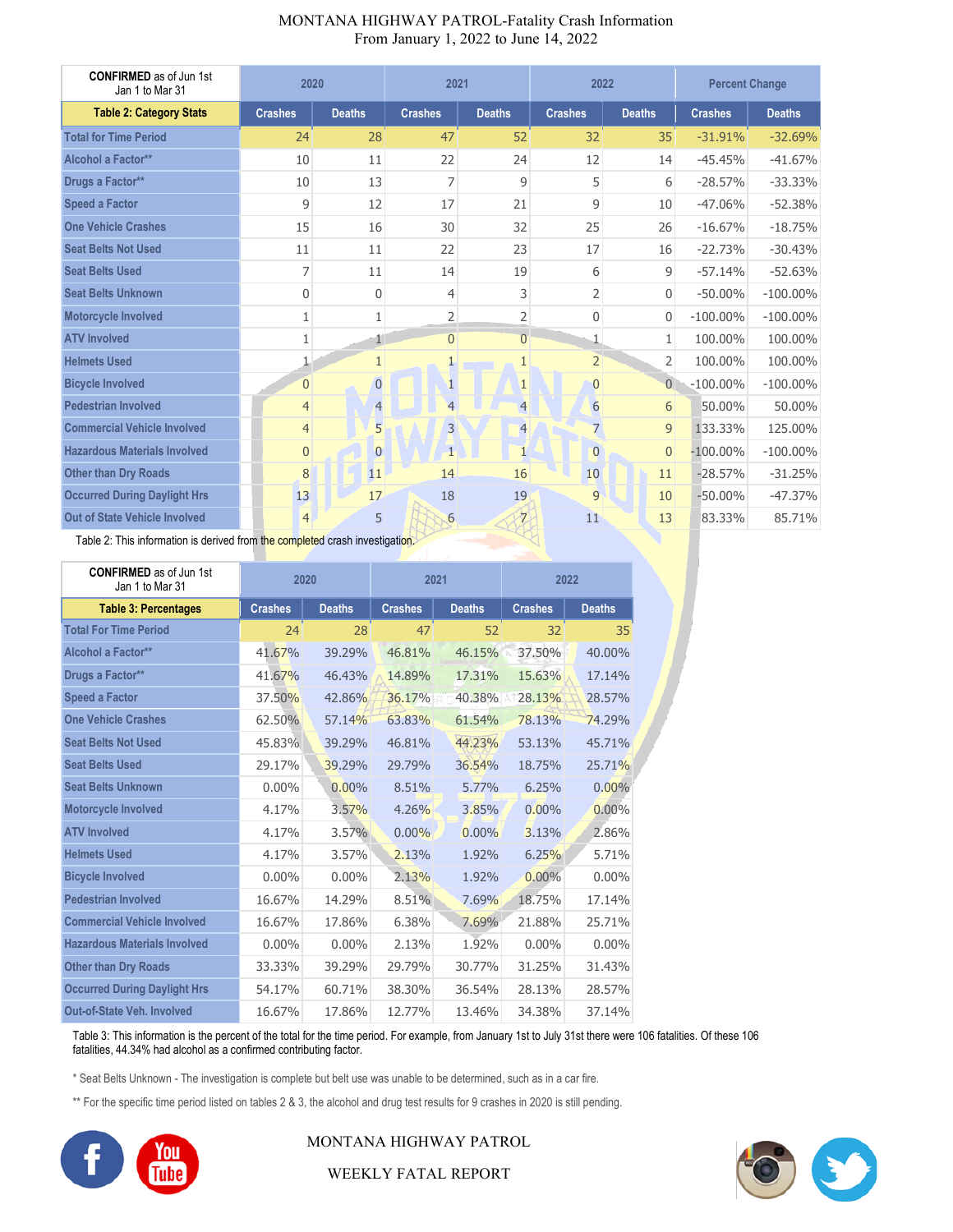| <b>SUSPECTED and Latest</b><br>Jan 1 to Jun 14 | 2020           |                | 2021           |                | 2022           |                | <b>Percent Change</b> |               |
|------------------------------------------------|----------------|----------------|----------------|----------------|----------------|----------------|-----------------------|---------------|
| <b>Table 4: Category Stats</b>                 | <b>Crashes</b> | <b>Deaths</b>  | <b>Crashes</b> | <b>Deaths</b>  | <b>Crashes</b> | <b>Deaths</b>  | <b>Crashes</b>        | <b>Deaths</b> |
| <b>Total for Time Period</b>                   | 54             | 65             | 84             | 92             | 54             | 59             | $-35.71%$             | $-35.87%$     |
| <b>Alcohol Suspected</b>                       | 28             | 34             | 35             | 38             | 18             | 20             | $-48.57%$             | $-47.37%$     |
| <b>Drugs Suspected</b>                         | 24             | 32             | 17             | 19             | 7              | 8              | $-58.82%$             | $-57.89%$     |
| <b>Speed Suspected</b>                         | 18             | 26             | 28             | 33             | 16             | 17             | $-42.86%$             | $-48.48%$     |
| <b>One Vehicle Crashes</b>                     | 42             | 46             | 60             | 63             | 39             | 40             | $-35.00%$             | $-36.51%$     |
| <b>Seat Belts Not Used</b>                     | 32             | 37             | 45             | 49             | 31             | 31             | $-31.11%$             | $-36.73%$     |
| <b>Seat Belts Used</b>                         | 11             | 17             | 17             | 25             | 11             | 15             | $-35.29%$             | $-40.00\%$    |
| <b>Seat Belts Unknown</b>                      | 0              | 0              | 7              | 3              | 4              | 3              | $-42.86%$             | $0.00\%$      |
| Motorcycle Involved                            | 6              | 6              | $\overline{7}$ | 7              | $\overline{2}$ | $\overline{2}$ | $-71.43%$             | $-71.43%$     |
| <b>ATV Involved</b>                            | 1              | 1              | $\mathbf{1}$   | $\mathbf{1}$   | 2              | 3              | 100.00%               | 200.00%       |
| <b>Helmets Used</b>                            | $\overline{2}$ | $\overline{2}$ | $\mathbf{1}$   | $\mathbf{1}$   | $\overline{3}$ | $\overline{3}$ | 200.00%               | 200.00%       |
| <b>Bicycle Involved</b>                        | $\overline{0}$ | $\overline{0}$ | $\mathbf{1}$   | $\mathbf{1}$   | $\overline{0}$ | $\overline{0}$ | $-100.00\%$           | $-100.00\%$   |
| <b>Pedestrian Involved</b>                     | $\overline{4}$ | $\overline{4}$ | $\overline{7}$ | $\overline{7}$ | 8              | 8              | 14.29%                | 14.29%        |
| <b>Commercial Vehicle Involved</b>             | $\overline{4}$ | 5              | $\overline{7}$ | 9              | 10             | 13             | 42.86%                | 44.44%        |
| <b>Hazardous Materials Involved</b>            | $\mathbf{1}$   | $\mathbf{1}$   | $\overline{2}$ | $\overline{2}$ | $\overline{0}$ | $\overline{0}$ | $-100.00\%$           | $-100.00\%$   |
| <b>Other than Dry Roads</b>                    | 11             | 14             | 20             | 23             | 15             | 16             | $-25.00%$             | $-30.43%$     |
| <b>Occurred During Daylight Hrs</b>            | 34             | 43             | 43             | 46             | 24             | 27             | $-44.19%$             | $-41.30%$     |
| <b>Out of State Vehicle Involved</b>           | 6              | $\overline{7}$ | 11             | 13             | 15             | 18             | 36.36%                | 38.46%        |

থ

#### MONTANA HIGHWAY PATROL-Fatality Crash Information From January 1, 2022 to June 14, 2022

Table 4: This information is derived from the preliminary investigation at the scene of the crash.

| <b>SUSPECTED and Latest</b><br>Jan 1 to Jun 14 | 2020           |               | 2021           |               | 2022           |               |
|------------------------------------------------|----------------|---------------|----------------|---------------|----------------|---------------|
| <b>Table 5: Percentages</b>                    | <b>Crashes</b> | <b>Deaths</b> | <b>Crashes</b> | <b>Deaths</b> | <b>Crashes</b> | <b>Deaths</b> |
| <b>Total For Time Period</b>                   | 54             | 65            | 84             | 92            | 54             | 59            |
| <b>Alcohol Suspected</b>                       | 51.85%         | 52.31%        | 41.67%         | 41.30%        | 33.33%         | 33.90%        |
| <b>Drugs Suspected</b>                         | 44.44%         | 49.23%        | 20.24%         | 20.65%        | 12.96%         | 13.56%        |
| <b>Speed Suspected</b>                         | 33.33%         | 40.00%        | 33.33%         | 35.87%        | 29.63%         | 28.81%        |
| <b>One Vehicle Crashes</b>                     | 77.78%         | 70.77%        | 71.43%         | 68.48%        | 72.22%         | 67,80%        |
| <b>Seat Belts Not Used</b>                     | 59.26%         | 56.92%        | 53.57%         | 53.26%        | 57.41%         | 52.54%        |
| <b>Seat Belts Used</b>                         | 20.37%         | 26.15%        | 20.24%         | 27.17%        | 20.37%         | 25.42%        |
| <b>Seat Belts Unknown</b>                      | $0.00\%$       | $0.00\%$      | 8.33%          | 3.26%         | 7.41%          | 5.08%         |
| Motorcycle Involved                            | 11.11%         | 9.23%         | 8.33%          | 7.61%         | 3.70%          | 3.39%         |
| <b>ATV Involved</b>                            | 1.85%          | 1.54%         | 1.19%          | 1.09%         | 3.70%          | 5.08%         |
| <b>Helmets Used</b>                            | 3.70%          | 3.08%         | 1.19%          | 1.09%         | 5.56%          | 5.08%         |
| <b>Bicycle Involved</b>                        | $0.00\%$       | $0.00\%$      | 1.19%          | 1.09%         | $0.00\%$       | $0.00\%$      |
| <b>Pedestrian Involved</b>                     | 7.41%          | 6.15%         | 8.33%          | 7.61%         | 14.81%         | 13.56%        |
| <b>Commercial Vehicle Involved</b>             | 7.41%          | 7.69%         | 8.33%          | 9.78%         | 18.52%         | 22.03%        |
| <b>Hazardous Materials Involved</b>            | 1.85%          | 1.54%         | 2.38%          | 2.17%         | $0.00\%$       | $0.00\%$      |
| <b>Other than Dry Roads</b>                    | 20.37%         | 21.54%        | 23.81%         | 25.00%        | 27.78%         | 27.12%        |
| <b>Occurred During Daylight Hrs</b>            | 62.96%         | 66.15%        | 51.19%         | 50.00%        | 44.44%         | 45.76%        |
| <b>Out-of-State Veh. Involved</b>              | 11.11%         | 10.77%        | 13.10%         | 14.13%        | 27.78%         | 30.51%        |

Table 5: This information is the percent of the total for the time period. For example, from January 1st to July 31st there were 106 fatalities. Of these 106 fatalities, 44.34% had alcohol as a confirmed contributing factor.



MONTANA HIGHWAY PATROL

WEEKLY FATAL REPORT

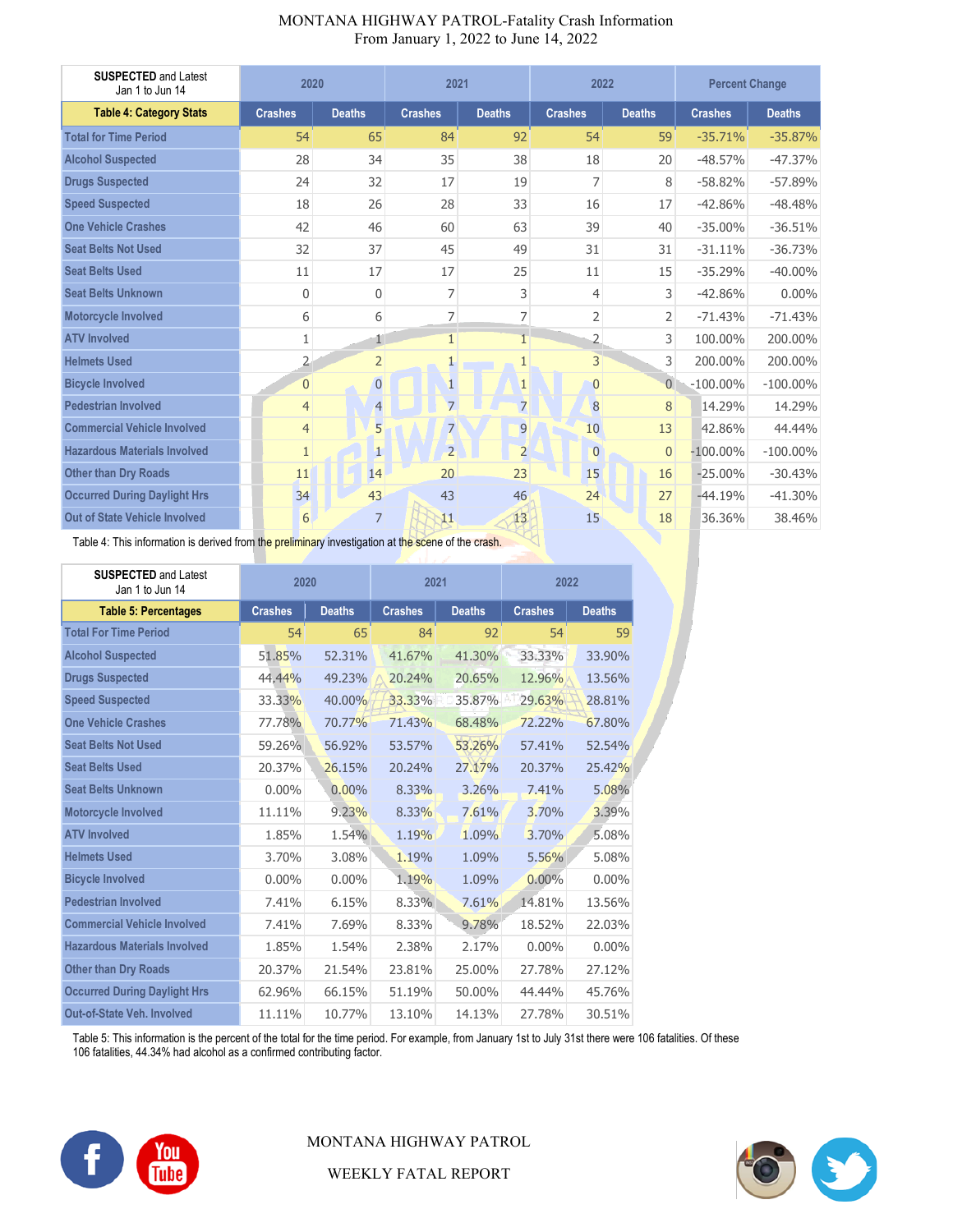| Table 6:<br><b>Deaths</b> |                              |                | <b>DISTRICT 1 - MISSOULA</b> |                 |      | <b>DISTRICT 2 - GREAT FALLS</b> |                              |                                 |      |  |
|---------------------------|------------------------------|----------------|------------------------------|-----------------|------|---------------------------------|------------------------------|---------------------------------|------|--|
| <b>Route</b>              | 2020                         | 2021           | 2022                         | AVG.            | 2020 |                                 | 2021                         | 2022                            | AVG. |  |
| <b>INTERSTATE</b>         | 0                            | 3              | 0                            | 1.0             |      | 1                               | 0                            | 1                               | 0.7  |  |
| <b>PRIMARY</b>            | 1                            | $\overline{4}$ | 5                            | 3.3             |      | 5                               | 5                            | $\overline{2}$                  | 4.0  |  |
| <b>RURAL</b>              | $\overline{4}$               | 3              | 1                            | 2.7             |      | $\overline{2}$                  | $\mathbf{0}$                 | $\overline{2}$                  | 1.3  |  |
| <b>SECONDARY</b>          | 0                            | 3              | 2                            | 1.7             |      | 2                               | 3                            | 0                               | 1.7  |  |
| <b>URBAN</b>              | $\overline{2}$               | 4              | 7                            | 4.3             |      | 0                               | $\overline{2}$               | 0                               | 0.7  |  |
| <b>TOTAL DEATHS</b>       | 7                            | 17             | 15                           | 13.0            |      | 10                              | 10                           | 5                               | 8.3  |  |
|                           | <b>DISTRICT 3 - BUTTE</b>    |                |                              |                 |      |                                 | <b>DISTRICT 4 - BILLINGS</b> |                                 |      |  |
| <b>INTERSTATE</b>         | $\overline{4}$               | 4              | $\overline{2}$               | 3.3             |      | 1                               | $\overline{2}$               | $\overline{2}$                  | 1.7  |  |
| <b>PRIMARY</b>            | 2                            | 3              | $\mathbf{1}$                 | 2.0             |      | 1                               | $\overline{4}$               | 3                               | 2.7  |  |
| <b>RURAL</b>              | 3                            | 2              | $\overline{0}$               | 1.7             |      | 5                               | 5                            | 3                               | 4.3  |  |
| <b>SECONDARY</b>          | 1                            | $\overline{3}$ | 3                            | 2.3             |      | $\overline{0}$                  | $\mathbf{1}$                 | $\overline{0}$                  | 0.3  |  |
| <b>URBAN</b>              | 0                            | $\overline{0}$ | $\overline{0}$               | 0.0             |      | $\overline{2}$                  | 5                            | $\overline{0}$                  | 2.3  |  |
| <b>TOTAL DEATHS</b>       | 10                           | 12             | $6 \mid$                     | 9.3             |      | 9                               | 17                           | 8                               | 11.3 |  |
|                           | <b>DISTRICT 5 - GLENDIVE</b> |                |                              |                 |      | <b>DISTRICT 6 - KALISPELL</b>   |                              |                                 |      |  |
| <b>INTERSTATE</b>         | 1                            | $\mathbf{0}$   | $\overline{0}$               | 0.3             |      | $\mathbf{0}$                    | $\mathbf{0}$                 | $\overline{0}$                  | 0.0  |  |
| <b>PRIMARY</b>            | 4                            | $\overline{2}$ | $6 \overline{6}$             | 4.0             |      | $\overline{3}$                  | 13                           | 5                               | 7.0  |  |
| <b>RURAL</b>              | 1                            | $\overline{2}$ | $\overline{2}$               | 1.7             |      | $\overline{2}$                  | $\overline{2}$               | $\mathbf{1}$                    | 1.7  |  |
| <b>SECONDARY</b>          | $\mathbf 0$                  | $\mathbf{0}$   | $\overline{2}$               | 0.7             |      | $\overline{0}$                  | 3                            | $\mathbf{1}$                    | 1.3  |  |
| <b>URBAN</b>              | $\mathbf{0}$                 | $\mathbf{0}$   | $\overline{0}$               | 0.0             |      | $\mathbf{1}$                    | $\mathbf{1}$                 | $\overline{0}$                  | 0.7  |  |
| <b>TOTAL DEATHS</b>       | 6                            | $\overline{4}$ | 10                           | 6.7             |      | 6                               | 19                           | 7                               | 10.7 |  |
|                           |                              |                | <b>DISTRICT 7 - BOZEMAN</b>  |                 |      |                                 | <b>DISTRICT 8 - HAVRE</b>    |                                 |      |  |
| <b>INTERSTATE</b>         | 3                            | $\overline{4}$ | $\overline{3}$               | 3.3             |      | $\overline{0}$                  | $\overline{3}$               | $\overline{0}$                  | 1.0  |  |
| <b>PRIMARY</b>            | 4                            | 1              | $\overline{0}$               | 1.7             |      | $\mathbf{1}$                    | $\mathbf{1}$                 | $\overline{1}$<br><b>on sit</b> | 1.0  |  |
| <b>RURAL</b>              | 1                            | $\overline{2}$ | $\mathbf{1}$                 | 1.3             |      | 6                               | $\overline{2}$               | $\overline{2}$                  | 3.3  |  |
| <b>SECONDARY</b>          | 0                            | $\mathbf{0}$   | $\overline{0}$               | 0.0             |      | 2                               | $\mathbf{0}$                 | 1                               | 1.0  |  |
| URBAN                     | 0                            | $\mathbf{0}$   | $\overline{0}$               | 0.0             |      | 0                               | $\mathbf{0}$                 | $\Omega$                        | 0.0  |  |
| <b>TOTAL DEATHS</b>       | 8                            | $\overline{7}$ | 4                            | 6.3             |      | $\overline{9}$                  | 6                            | 4                               | 6.3  |  |
|                           |                              |                | <b>ALL DISTRICTS</b>         |                 |      |                                 |                              |                                 |      |  |
| <b>INTERSTATE</b>         |                              | 10             | 16                           | $\vert 8 \vert$ | 11.3 |                                 |                              |                                 |      |  |
| <b>PRIMARY</b>            |                              | 21             | 33                           | 23              | 25.7 |                                 |                              |                                 |      |  |
| <b>RURAL</b>              |                              | 24             | 18                           | 12              | 18.0 |                                 |                              |                                 |      |  |
| <b>SECONDARY</b>          |                              | 5              | 13                           | $\mathsf 9$     | 9.0  |                                 |                              |                                 |      |  |
| <b>URBAN</b>              |                              | 5              | 12                           | 7               | 8.0  |                                 |                              |                                 |      |  |
| <b>TOTAL DEATHS</b>       |                              | 65             | 92                           | 59              | 72.0 |                                 |                              |                                 |      |  |



MONTANA HIGHWAY PATROL



WEEKLY FATAL REPORT